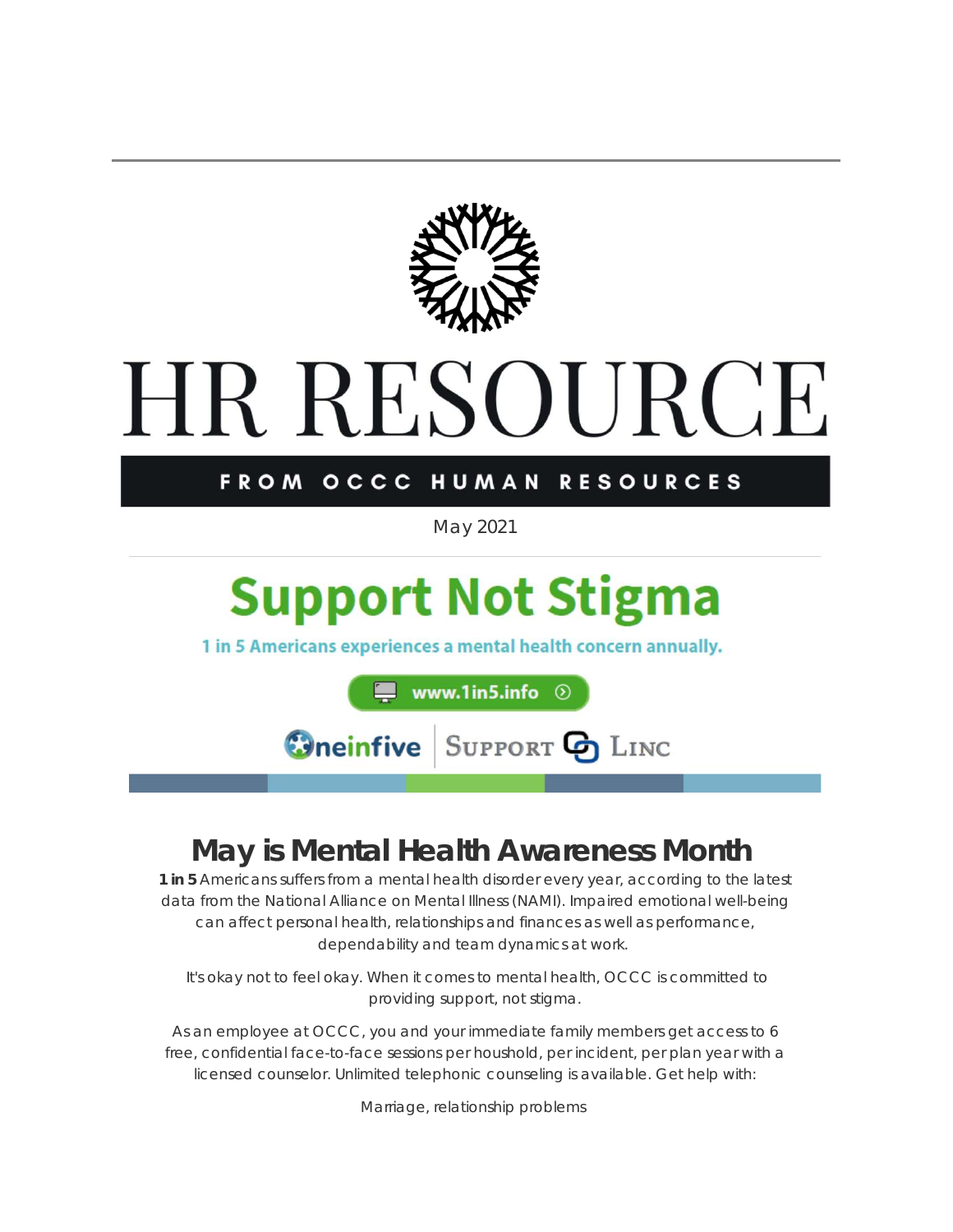Problems at work

Changes in mood

Stress & anxiety

Alcohol & drug dependency

....and more!

#### **SupportLinc Employee Assistance Program:**

www.supportlinc.com 1-888-881-5462 supportlinc@curalinc.com



## **In Memory of Chris Shelley**

Assistant Registrar and Student Conduct Officer, loving friend, colleague, and family man.

Chris Shelley was an integral part of our campus community at OCCC, and he will be greatly missed.

Rest in Peace, Chris.

## **Welcome to OCCC!**

Welcome, new employees! At OCCC, we care about giving our employees everything that they need to perform their best.

If you have questions regarding your benefits or anything else, please contact us at [hrrep@occc.edu](mailto:hrrep@occc.edu). We look forward to working with you and seeing you achieve great things!



Welcome!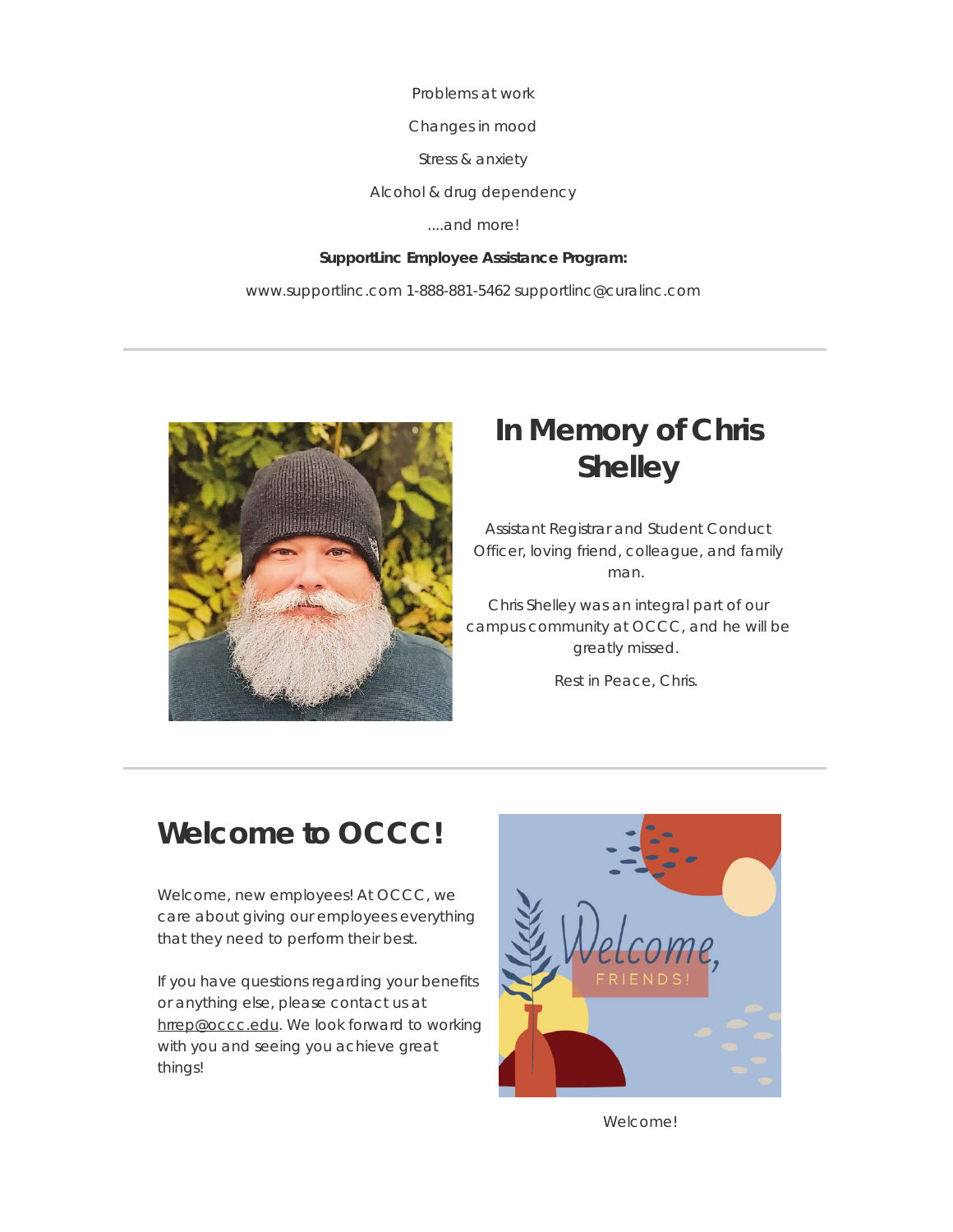## **New Hires**

#### **April**

**Ashley Chapman -** Police Dispatcher, Campus Police Department, E&G **Valerie Havrilla -** Social Science Secretary, Division of Social Sciences **Jermain Down -** Systems Administrator, Systems Administration **Tracy Curtis -** Director of Development, Institutional Advancement **Terri Perez -** Accounting Specialist, Office of Chief Development Officer, Institutional Advancement

## Meet **Tracy Curtis**

*Director of Development, Institutional Advancement*

An accomplished fundraising leader, Tracy Curtis returns to central Oklahoma having most recently served as the Executive Director of Development and Community Engagement for the

University of Denver. Previously, she led fundraising efforts for the University of Oklahoma, Cleveland County Habitat for Humanity and Rebuilding



Together OKC. She chose to work at the Foundation for Oklahoma City Community College due to her belief that philanthropy is one of the strongest forces for good in our world, inspiring incredible generosity that fuels our best future.

With nearly 30 years of experiences across the private and public sector, she brings a wide range of expertise, including extensive experience in fundraising, strategic management, business development, marketing, and operations. Over the course of her career, Tracy has led comprehensive campaigns, working successfully with large teams across complex, multidisciplinary universities, spearheading paradigm-shifting models that allow for transformative engagement, philanthropy and student achievement.

Throughout her career, Tracy has contributed significantly to comprehensive fundraising campaigns and has dramatically increased giving, soliciting and negotiating strategic relationships for the benefit of the full campus community. She served on several national and local boards, held volunteer leadership roles for both nonprofit and professional organizations, and contributes positively to the field of fundraising through a variety of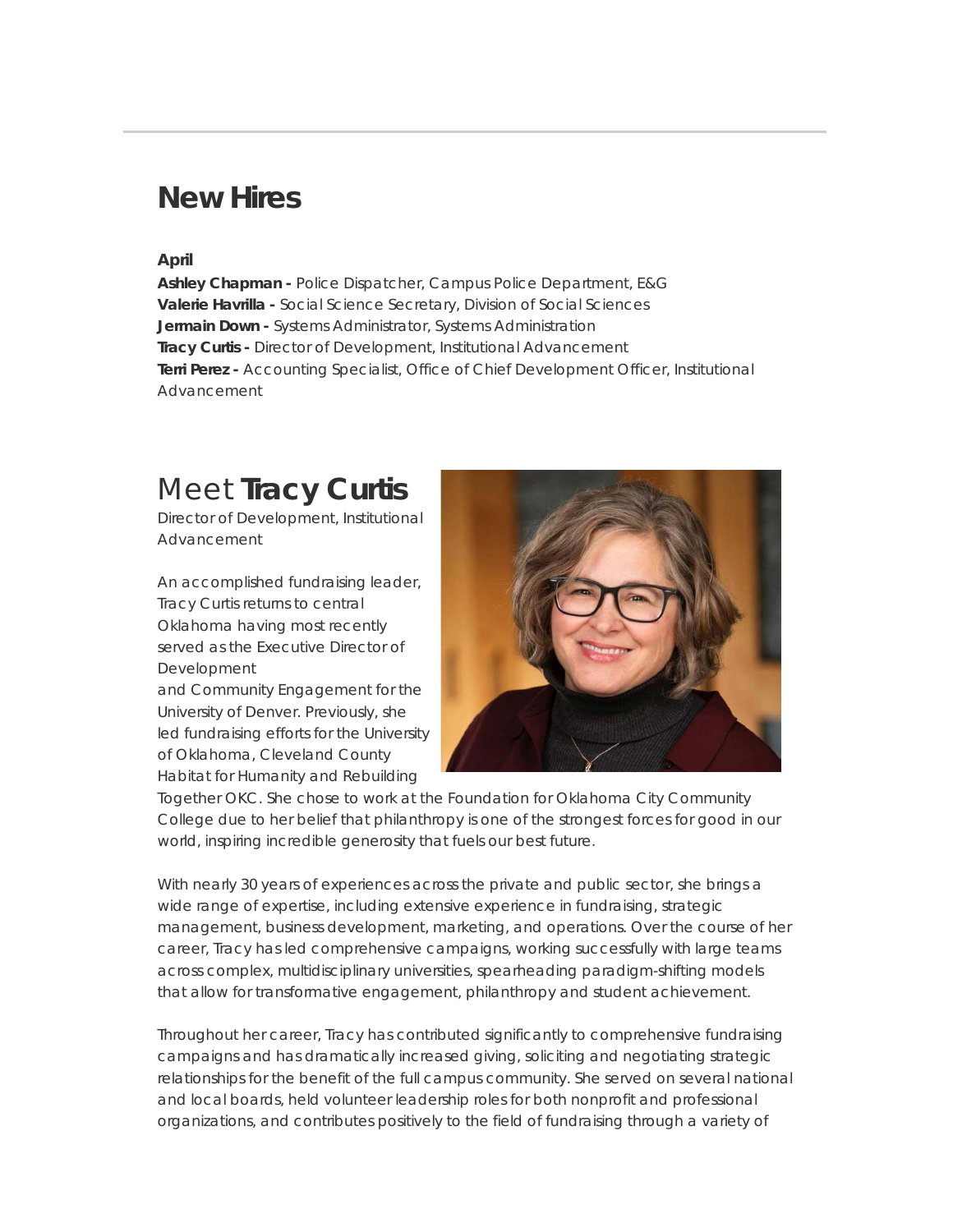activities and speaking engagements. She holds a B.S. in Education from the University of Oklahoma and was a cohort of the 2018 Denver Leadership Executive Education experience. In 2018, Tracy was inducted into the OU Hall of Fame as a D1 collegiate head coach for the sport of rugby. She and her wife, Kathryn Frazier, enjoy their goldendoodle puppy, the outdoors, travel and sports, and look forward to joining the vibrant arts and cultural scene found here at OCCC.



## New Employee Orientation

New Employee Orientation (NEO) is held at 8:30 AM on the first day of each pay period in accordance with a new hire's start date. New employees should plan to spend all day (if a supervisor or manager), or part of their first day with the Human Resources department learning about the college, payroll, benefits, safety, and policies. Managers and supervisors are expected to assign a mentor to new employees on their first day to welcome them and provide departmental orientation.

#### **UPCOMING NEO DATES:**

**May:**

Monday, 5/17/2021 @ 8:30am

**June:**

Tuesday, 6/2/2021 @ 8:30 a.m. Monday, 6/14/2021 @ 8:30 a.m. Monday, 6/28/2021 @ 8:30 a.m.

## **Policy Updates**

After review by the Institutional Policy Committee and approval by the Executive Leadership team, on April 20, 2021, a new HR Policy has been posted to the College's policy webpage. [Policy No. 2300 Employee Benefits](https://urldefense.proofpoint.com/v2/url?u=https-3A__t.e2ma.net_click_nvaccdc_zk66omk_3r62450d&d=DwMFaQ&c=ozaQIQjULwvu86-OCdkRYHRNoyiIvjO9RGA_WNqbchA&r=wYDEDTbXjZagJAVchFLwUQ&m=P5ZeeTiSHkE5F7vGp4FUb7MiaOoXNvFMU1krXCVOB68&s=TAjEAebVjvI2241EQ2egnygxfDX3GEWMFbw1OfAah5E&e=) will be effective on June 1, 2021.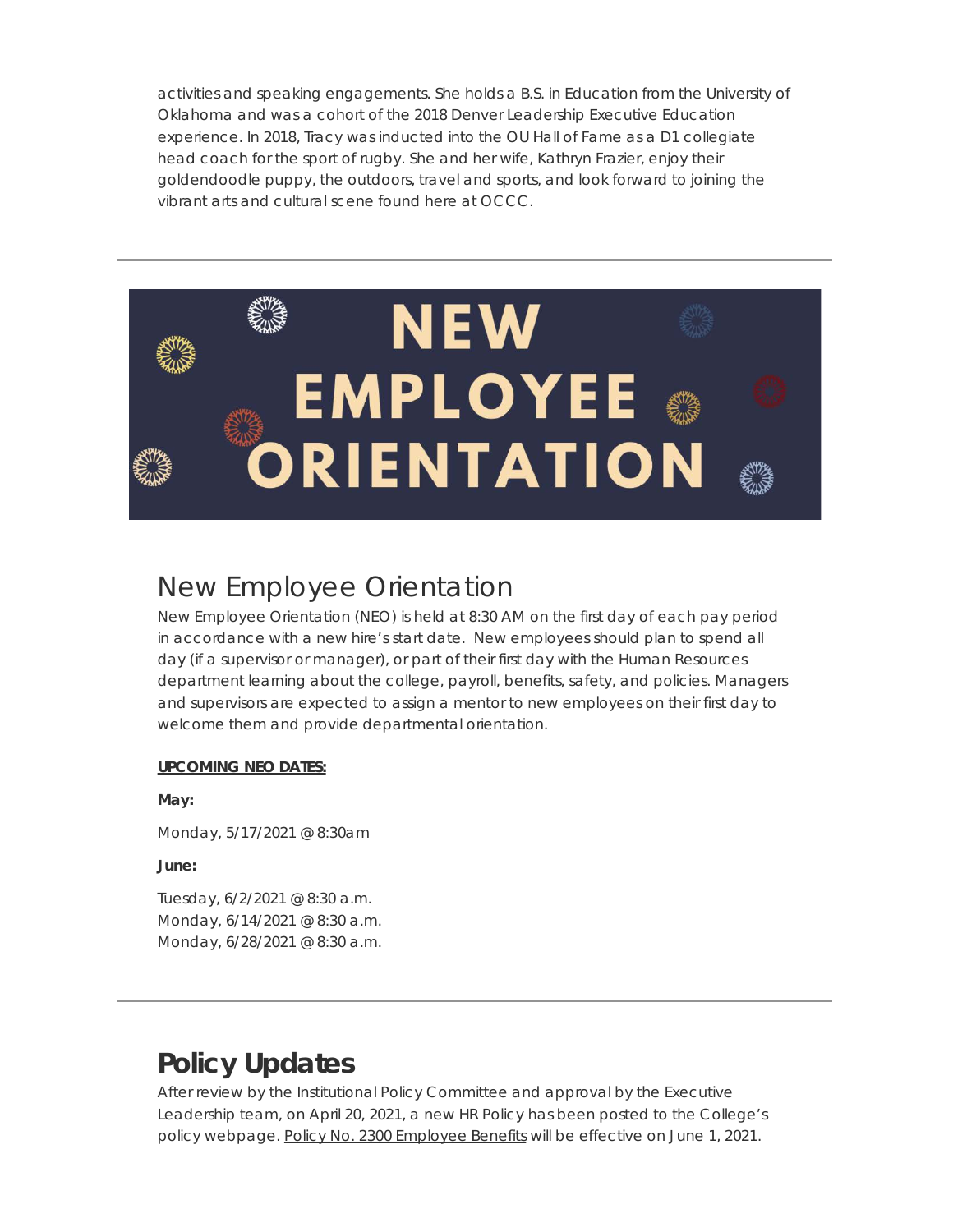This new policy is a continuation of our streamlining efforts. We combined several previous policies related to employee benefits into one. You will find just a couple of substantive changes:

- The new policy eliminates the 90-day waiting period on the 403(b) for non-exempt employees.
- The most significant changes may be found in the section on Tuition Waivers. The number of credit hours that may be waived under this policy was increased to 30 per year for Regular Full-Time employees, their spouses, and their dependents. For Regular Part-time employees, the number of credit hours that may be waived under this policy was increased to 15 per year.



## **Now Hiring!**

Do you know someone who would be a great addition to the OCCC team? Ready for a change yourself?

#### **OCCC IS NOW HIRING FOR THE FOLLOWING POSITIONS:**

#### [Finance Administrative Assistant](https://urldefense.proofpoint.com/v2/url?u=https-3A__t.e2ma.net_click_nvaccdc_zk66omk_jk72450d&d=DwMFaQ&c=ozaQIQjULwvu86-OCdkRYHRNoyiIvjO9RGA_WNqbchA&r=wYDEDTbXjZagJAVchFLwUQ&m=P5ZeeTiSHkE5F7vGp4FUb7MiaOoXNvFMU1krXCVOB68&s=9c65ogu9TqtHuCjMVV_8PE_ROC3DmhUX36pkGArA95Q&e=)

The Finance Administrative Assistant is responsible for performing a variety of administrative functions as well as clerical duties in support of the Office of the Chief Financial Officer and Finance Department Directors.

#### [Professor of Computer Science](https://urldefense.proofpoint.com/v2/url?u=https-3A__t.e2ma.net_click_nvaccdc_zk66omk_zc82450d&d=DwMFaQ&c=ozaQIQjULwvu86-OCdkRYHRNoyiIvjO9RGA_WNqbchA&r=wYDEDTbXjZagJAVchFLwUQ&m=P5ZeeTiSHkE5F7vGp4FUb7MiaOoXNvFMU1krXCVOB68&s=NmhHdtQ6TkGC-996iY7urSYAeoWVHh_p_GCwwTVqAfQ&e=)

A faculty member at Oklahoma City Community College has the primary responsibility of instruction. Secondary responsibilities include supporting the integrity of curricula, encouraging student success, and promoting the mission of the academic division to which the faculty member belongs as well as the College as a whole.

[Check the Job Board](https://urldefense.proofpoint.com/v2/url?u=https-3A__t.e2ma.net_click_nvaccdc_zk66omk_f582450d&d=DwMFaQ&c=ozaQIQjULwvu86-OCdkRYHRNoyiIvjO9RGA_WNqbchA&r=wYDEDTbXjZagJAVchFLwUQ&m=P5ZeeTiSHkE5F7vGp4FUb7MiaOoXNvFMU1krXCVOB68&s=L45ANpWgRYCKbKCQaRgUMA4_1kkJmYCYWaiKMeqF8-8&e=)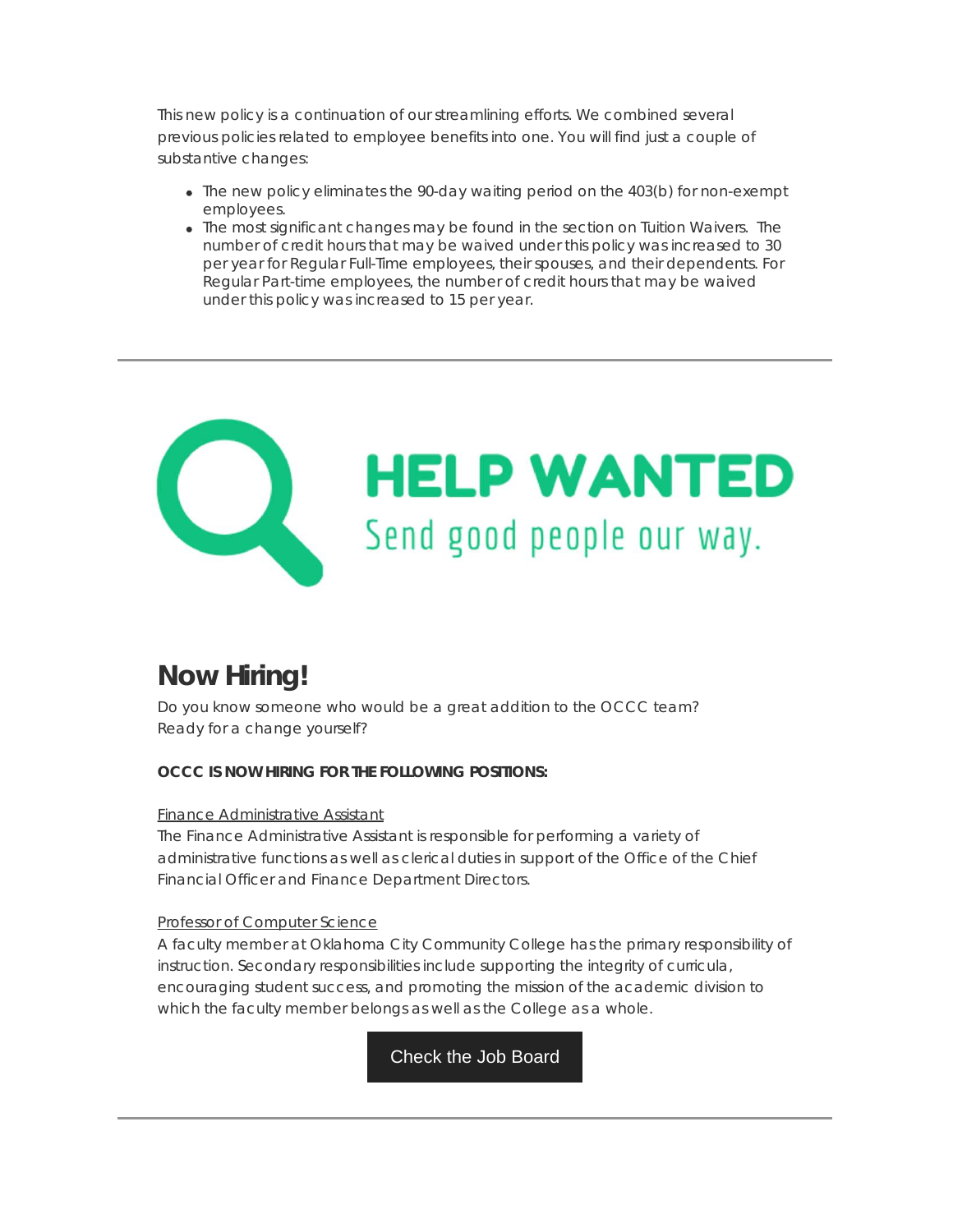Congratulations

OCCC congratulates all the 2020 retirees - thank you for your years of service! Oh the places you'll go!

## **Featured Retiree:** Peggy Newman Academic Coordinator of Clinical Education



#### **What are you most looking forward to about this next phase?**

I am most looking forward to having less "balls to juggle" all at once. While I will work in the clinic as a physical therapist more regularly, I am hoping to have a little more time to do things I enjoy that I never quite got around to – especially working out more consistently and for longer times… and reading for fun and not related to PT!

#### **What will you miss about OCCC?**

This was an incredibly difficult decision for me. I initially began my journey here @ Otrip teaching as an adjunct in January 1988, eventually returning as the PTA Program Director fall semester 1995 through July 2006. After teaching for the second time at OU, I returned to the College in January 2013 as a faculty member and clinical education coordinator. I jokingly say that this place – the College family, the PTA Program, especially our students – is in my DNA. In actuality, it is not a joke as I feel quite a loyalty and love for what happens here. Despite our struggles at times over the years, collectively we always seem to pull together and do whatever it takes to help our students be successful at working toward achieving their goals and bettering their lives. I will miss being a part of this on a full-time basis but have no doubt whatsoever that I'll continue to be involved in one way or another for many years to come!

#### **What advice would you give to your colleagues?**

Continue to stick together through thick & thin never "caving" under any kind of duress to lower standards of excellence with the goal of enriching student lives as the end goal and why despite the long hours, layers of minutia at times, and blood, sweat & tears at times, what we do really matters and the lives we touch & inspire are quite probably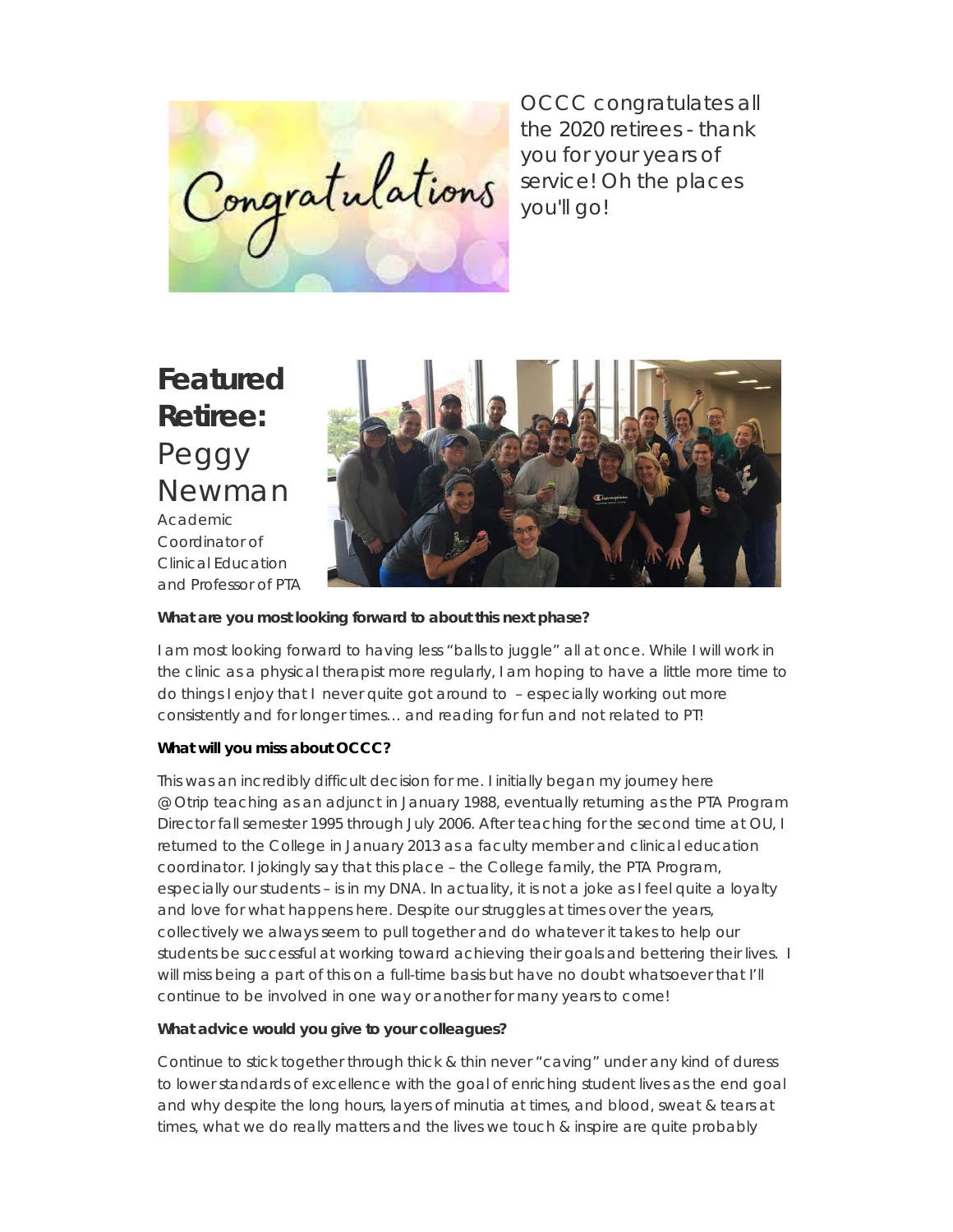

## **Featured Retiree:** Michaele Cole

Professor of Nursing

#### **What are looking forward to most about this next phase?**

Life is fleeting, so I have decided to retire and leave the

full-time workforce. While I will be enjoying my retirement, I will miss being full-time faculty at the college. And although those have been some of the best years of my life, I am looking forward to the next chapter. The thing I am looking forward to the most in this next phase of my life is spending time with family and having the time to explore new and different things. When you are in the workforce full-time, extensive travel, enjoying hobbies or learning new things feel like a luxury. Hopefully retirement will afford me the time for such luxuries.

#### **What will you miss most about OCCC?**

There are so many things I will miss about teaching, especially at OCCC. Teaching and working with students has been such a passion and truly at the core of who I am. Being a nurse puts me in the helping field by nature but teaching students to become nurses brings a whole new perspective and level to it. I know I will miss that. I will also miss OCCC in general. The support and opportunities that have been provided me during my 14 years plus at OCCC have been amazing. I have truly enjoyed my tenure with OCCC and am more than grateful for the encouragement I have received in pursuing my professional and personal growth objectives while doing what I love: teaching students. I am thankful to have worked at such a wonderful place. Few people have the privilege of being surrounded by such supportive and giving people. I am beyond blessed to have this type of faculty and staff in my life. I will always remember the kindness and support.

#### **What advice would you give to your colleagues?**

Keep doing what you do. OCCC is a school of excellence and it is because of the amazing faculty and staff. The school continues to attract students not only due to the superior education they receive but because of the reputation of the faculty that invest in their lives. It is well known that the faculty care about the students. Continue to do what you love and do best, care and invest in the students' lives through quality education turning out well rounded and productive citizens.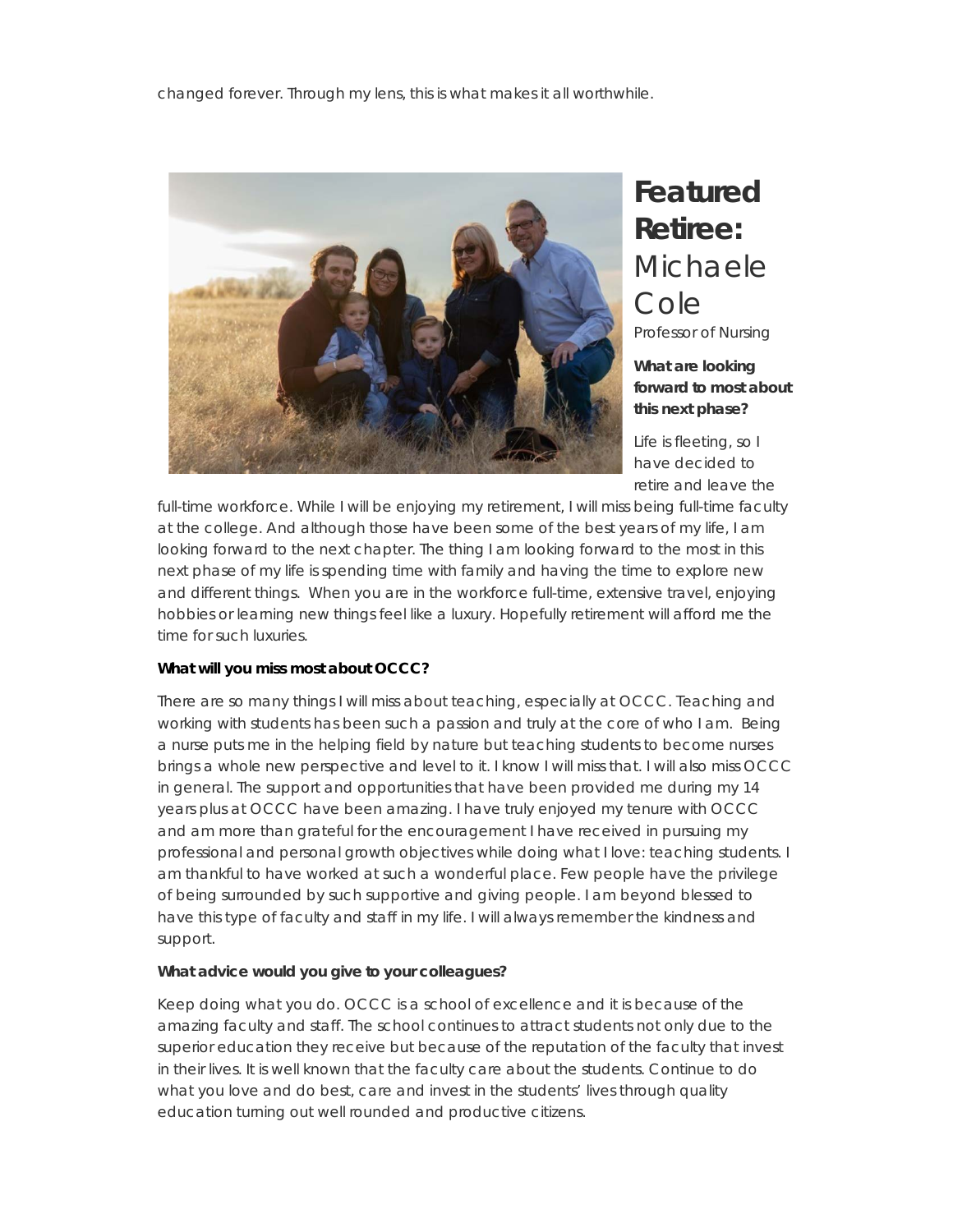Working here has been such a wonderful experience, and I will cherish the memories forever. It has been my pleasure and my honor to serve as full-time faculty at OCCC. And as I always say, "My worst day here at OCCC is better than my best day somewhere else."

Many Blessings, Michaele Cole RN, MHR, MS OCCC Professor of Nursing

## **2020 Award Recipients**

OCCC employees nominated their colleagues to recognize them for their excellence, service, and leadership.

Congratulations to the award winners!

**Mr. Tim Whisenhunt** – Robert P. Todd for Leadership

**Ms. Jennifer Peters** – Elven Gray for Service

**Ms. Tamara Duncan** – Employee Award for Excellence

**Ms. Silvia Youngblood** – Employee Award for Excellence

**Ms. Abra Figueroa** – Employee Award for Excellence

#### **Years of Service**

The following OCCC employees have served the college between 20 and 40 years! Thank you all for your dedication and compassionate service over the years!

**Ms. Janice Armstrong** – 20 years **Ms. Marcelene James** – 20 years **Mr. Tim Whisenhunt** – 25 years **Mr. Theodore Lemser** – 25 years **Dr. Cecil (Max) Simmons** – 25 years **Mr. Gary Dominguez** – 30 years **Ms. Claire Echols** – 30 years **Ms. Dana Glencross** – 30 years **Ms. Connie Drummond** – 35 years **Ms. Dorene Hansen** – 40 years

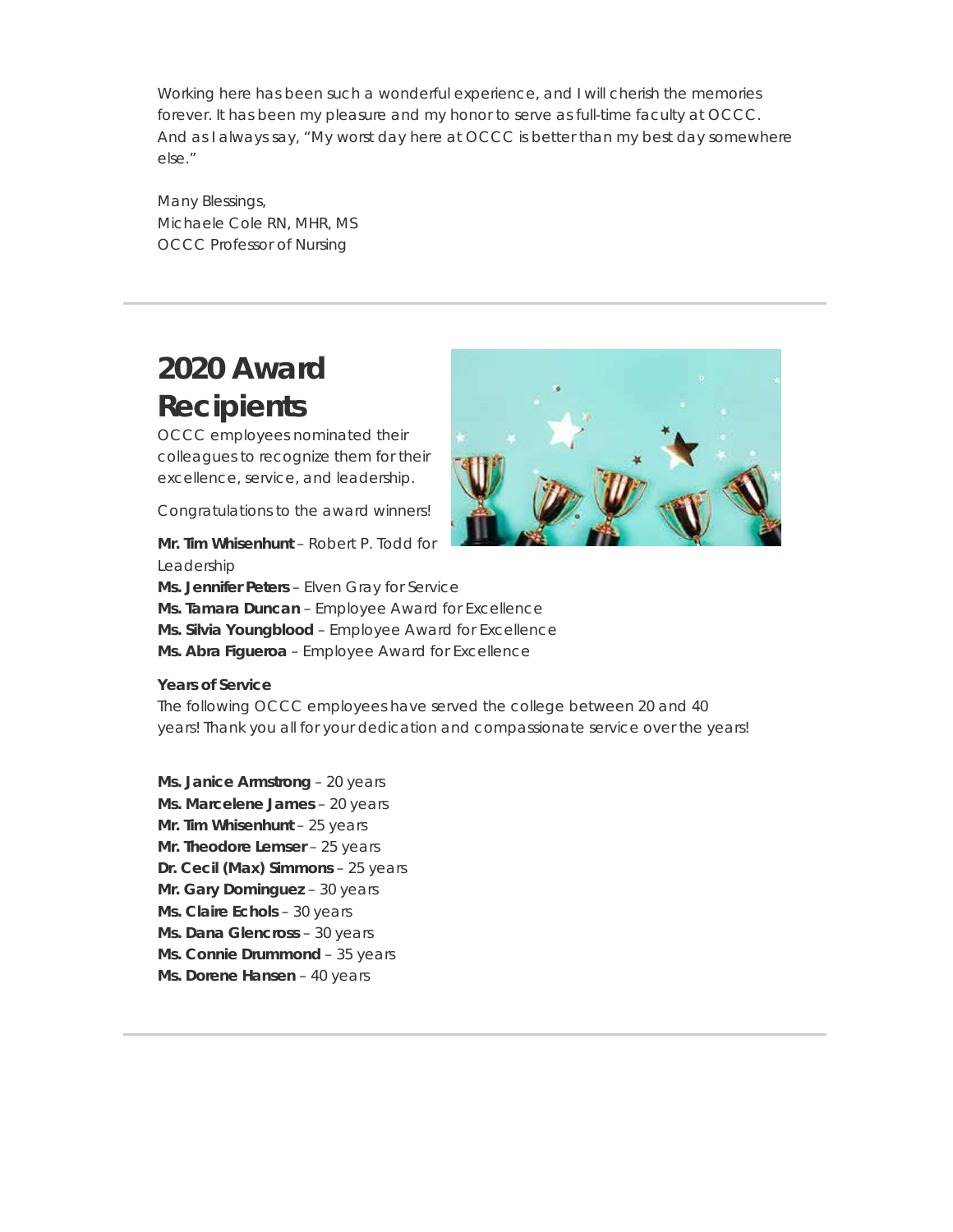

A series dedicated to providing space for employees to discuss important topics, learn strategies to cope with changes, and develop skills in key areas. Thank you to all who shared their experieces and opinions about coming back to campus. Our next topic is coming soon!

*Let's Talk Soon - and More Often!*



## **Announcements**

**Compliance Training:** If you have tried unsuccessfully to access EverFi for mandatory training, we are transitioning to a new compliance training program. Look for updates soon for information on our new system.

#### **Employee Handbook:** OCCC's employee

handbook is now available online. You can find it on the left of the [HR webpage](https://urldefense.proofpoint.com/v2/url?u=https-3A__t.e2ma.net_click_nvaccdc_zk66omk_vx92450d&d=DwMFaQ&c=ozaQIQjULwvu86-OCdkRYHRNoyiIvjO9RGA_WNqbchA&r=wYDEDTbXjZagJAVchFLwUQ&m=P5ZeeTiSHkE5F7vGp4FUb7MiaOoXNvFMU1krXCVOB68&s=EWEBoH0livf91_8H37xZ2R0IFPsWD_uROqcnEOM6XPE&e=), or click [here](https://urldefense.proofpoint.com/v2/url?u=https-3A__t.e2ma.net_click_nvaccdc_zk66omk_bqa3450d&d=DwMFaQ&c=ozaQIQjULwvu86-OCdkRYHRNoyiIvjO9RGA_WNqbchA&r=wYDEDTbXjZagJAVchFLwUQ&m=P5ZeeTiSHkE5F7vGp4FUb7MiaOoXNvFMU1krXCVOB68&s=HUS23hjc_D2-Bi7ad3D0t5enkuBLhVc-IbqXcgvGuYI&e=) to review.

**Important Dates**: Campus Closed Memorial Day weekend Saturday May 29th, 2021 - Monday, May 31st, 2021. Enjoy the 3-day weekend!

#### **Upcoming Events:**

College for Kids Summer Camp beings June 1st. For more information, go [here.](https://urldefense.proofpoint.com/v2/url?u=https-3A__t.e2ma.net_click_nvaccdc_zk66omk_rib3450d&d=DwMFaQ&c=ozaQIQjULwvu86-OCdkRYHRNoyiIvjO9RGA_WNqbchA&r=wYDEDTbXjZagJAVchFLwUQ&m=P5ZeeTiSHkE5F7vGp4FUb7MiaOoXNvFMU1krXCVOB68&s=eJRIjx-yhME-ek_IeKAPOy_qbxHqAzwh4p-rHBc71J4&e=)